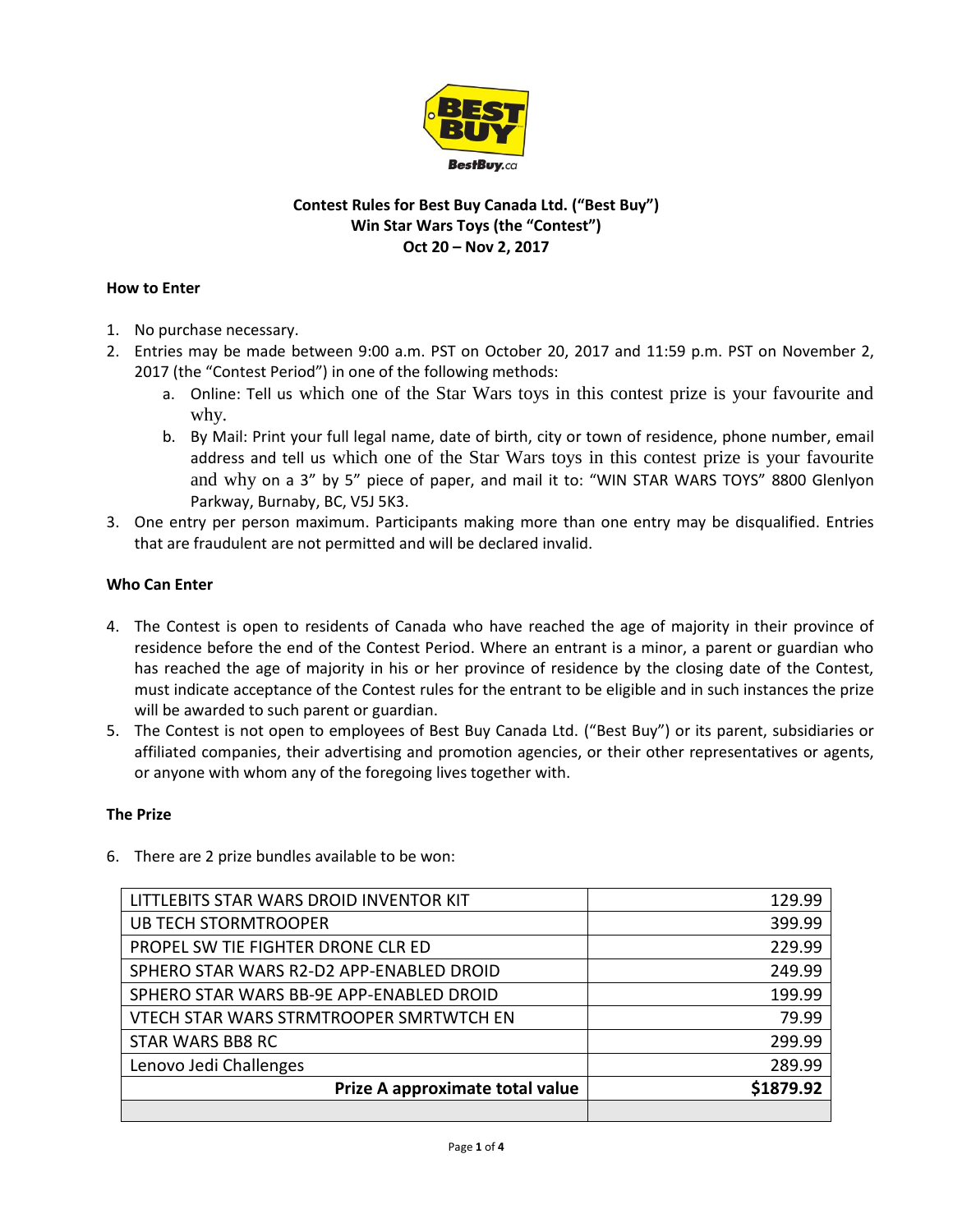| Prize B approximate total value          | \$1879.91 |
|------------------------------------------|-----------|
| Lenovo Jedi Challenges                   | 289.99    |
| VTECH STAR WARS BB-8 SMARTWATCH EN       | 79.99     |
| Sphero R2Q5                              | 269.99    |
| SPHERO STAR WARS BB-9E APP-ENABLED DROID | 199.99    |
| SPHERO SW BB-8 APP-ENABLED DROID W/TRNR  | 199.99    |
| SPHERO STAR WARS R2-D2 APP-ENABLED DROID | 249.99    |
| PROPEL SW SPEEDER BIKE DRONE CLR ED      | 229.99    |
| PROPEL SW X WING DRONE CLR ED            | 229.99    |
| LITTLEBITS STAR WARS DROID INVENTOR KIT  | 129.99    |

Total retail value of all prizes is approximately \$3759.83.

- 7. The prizes are to be administered by Best Buy. All of the above prize details are subject to change without notice at Best Buy's sole discretion.
- 8. All other expenses not specified herein are the sole responsibility of the winner.
- 9. Prizes are subject to the following restrictions:
	- a. Each prize is non-transferable, non-exchangeable, not redeemable for cash and no component thereof is convertible to cash;
	- b. Each prize must be accepted as awarded and may not be sold; and
	- c. Best Buy reserves the right to substitute any of the prizes with a prize of equivalent retail value in the event the prizes are not reasonably available at their discretion.

## **Contest Draw**

- 10.The contest will take place from October 20, 2017 at 9:00 a.m. PST until November 2, 2017 at 11:59 p.m. PST. The winners will be selected by random draw from all eligible entries submitted as provided in these Contest Rules. Draws will be made at 10:00 a.m. PST on November 6, 2017 at Best Buy's office located at 8800 Glenlyon Parkway, Burnaby, BC, V5J 5K3.
- 11. Following the draws, the selected entrants will be contacted in an email response to their contest entry.
- 12. In order to receive a prize, the selected entrants must:
	- a. respond to the prize notification email within forty-eight (48) hours of transmission;
	- b. correctly answer, unaided, a time-limited, mathematical skill-testing question; and
	- c. sign a declaration stating that he/she:
		- i. has read, understands and complies with the Contest rules;
			- ii. releases and discharges Best Buy, Sphero, Lenovo, Propel, LittleBits, VTech, and their respective subsidiaries, affiliates, officers, directors, employees, and agents(collectively, the "Released Parties"); and
		- iii. consents to the announcement of the winner's name and the use by or on behalf of Best Buy of the winner's name, address, photograph, likeness, voice or statements, and/or use of winning room for advertising and promotional purposes without any further compensation to the winner.
- 13. If the prize winner fails to comply with any of the requirements set out in paragraph 13, their applicable prize will be automatically forfeited and another entrant will be selected by random draw.
- 14. The chances of winning a prize depends on the number of eligible entries received.

#### **Consent to Personal Information Use and Disclosure**

15. By entering the Contest, participants consent to Best Buy's collection, use and disclosure of the personal information provided in Contest entries for the administration of the Contest and in aggregated, non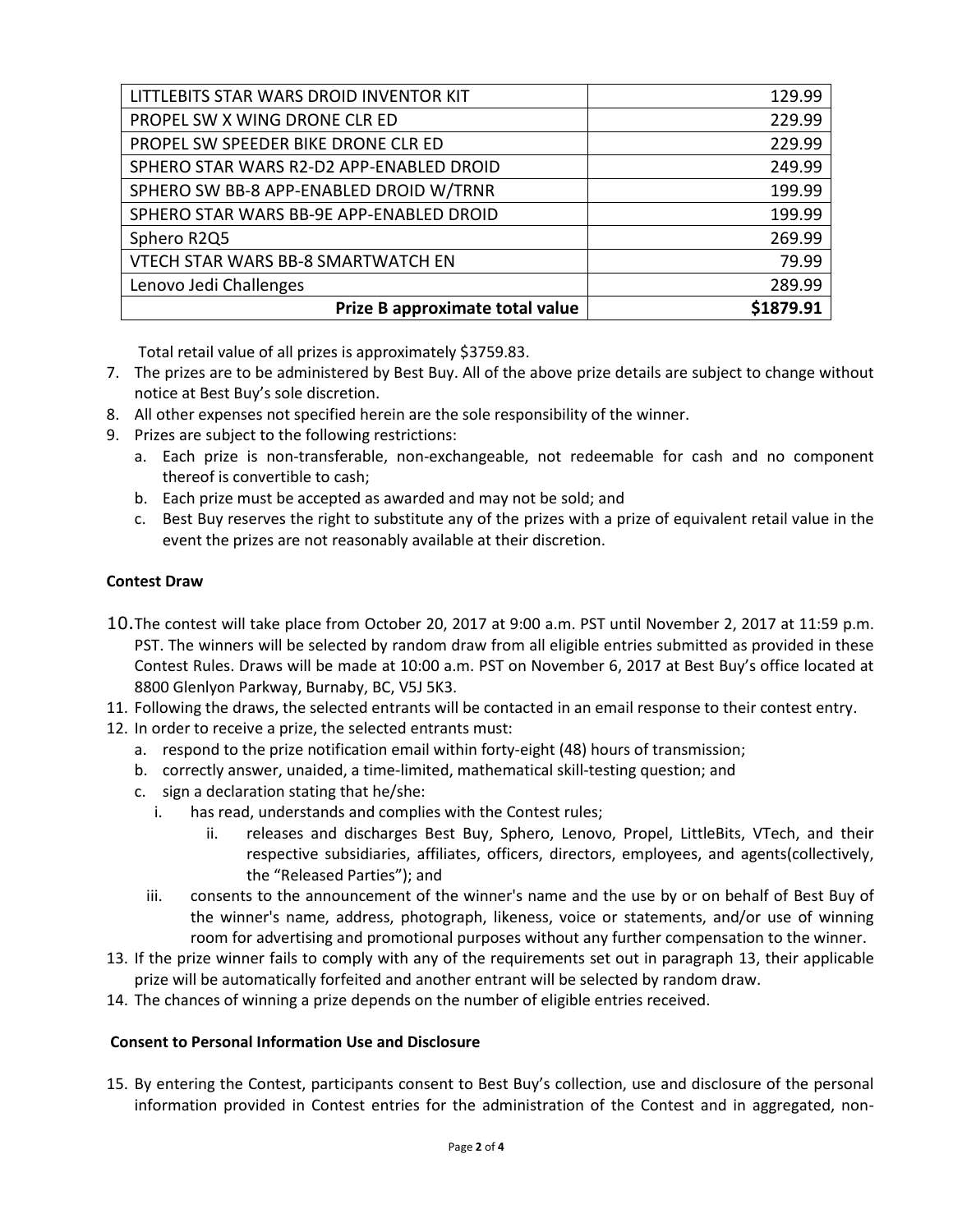personal form in order to create reports regarding Contest entrant demographics and consumer habits, which reports Best Buy's may disclose to others.

16. Participants who indicate on their entry form that they wish to receive Best Buy's e-newsletter further consent to the collection, use, and disclosure of their personal information (including their email address) by Best Buy for the purpose of providing the e-newsletter. Signing-up for the e-newsletter will not affect the odds of winning.

## **Disclaimer and Liability Exclusion**

- 17. Best Buy and its parents, subsidiaries and affiliates will not, under any circumstances, be responsible for, or liable to any Contest entrant or any other person for
	- a. any erroneous, lost, damaged, late, incomplete, misdirected, deleted, defective, or altered Contest entries, regardless of the cause;
	- b. any failure for any reason whatsoever of the selected entrant to receive a prize notification email;
	- c. any changes in email addresses or email address assignments after Contest entry forms are submitted;
	- d. any computer, online, telephone, or technical malfunctions or errors that may occur, regardless of the cause; or
	- e. any damage or loss, including any loss of use, loss of production, loss of profits (anticipated or otherwise), loss of markets, economic loss, special, indirect or consequential loss or damage or punitive damages, whether in contract, tort or under any other theory of law or equity, arising from, connected with, or relating to the Contest or the submission of entries to the Contest or participation in the Contest or the Contest prize, or the use of the [www.bestbuycanada.ca](http://www.bestbuycanada.ca/) web site (including the downloading of any materials from that web site) and regardless of the cause or any negligence by Best Buy or anyone for whom Best Buy is responsible, and notwithstanding that Best Buy may have been advised of the possibility of such loss or damage being incurred.

#### **Other Matters**

- 18. If for any reason the Contest is not capable of being conducted as intended by Best Buy, including due to computer viruses, bugs, tampering, unauthorized intervention, fraud, technical failures, or any other cause that corrupts or interferes with the administration, security, fairness, integrity or proper conduct of the Contest, Best Buy may, at its sole discretion, disqualify any entrant responsible for such misconduct and cancel, terminate, modify, or suspend the Contest.
- 19. **CAUTION: ANY ATTEMPT TO DELIBERATELY DAMAGE ANY WEB SITE OR INTERFERE WITH THE LEGITIMATE OPERATION OF THE CONTEST MAY BE A VIOLATION OF CRIMINAL AND CIVIL LAWS, AND BEST BUY RESERVES THE RIGHT TO SEEK DAMAGES AND/OR OTHER RELIEF FROM ALL RESPONSIBLE PERSONS TO THE FULLEST EXTENT PERMITTED BY LAW.**
- 20. Return of any prize notification email as undeliverable may result in disqualification, and an alternate winner may be selected.
- 21. Decisions of Contest judges in respect of any aspect of the Contest are final and binding on all entrants.
- 22. Participation in the Contest constitutes acceptance and agreement to these Contest rules.
- 23. Best Buy reserves the right, at their option, to publish the winner's name, address, photograph, likeness, voice or statements without any further compensation to the winner.
- 24. The Contest is subject to all applicable federal, provincial and local laws and is void where prohibited by law. Best Buy may, where required by law, disclose contest entrant information to the government. If any provision of these rules is found by any court of competent jurisdiction to be unenforceable, all other provisions will remain in full force and effect.
- 25. Best Buy may, where required by law, disclose contest entrant information to the government.